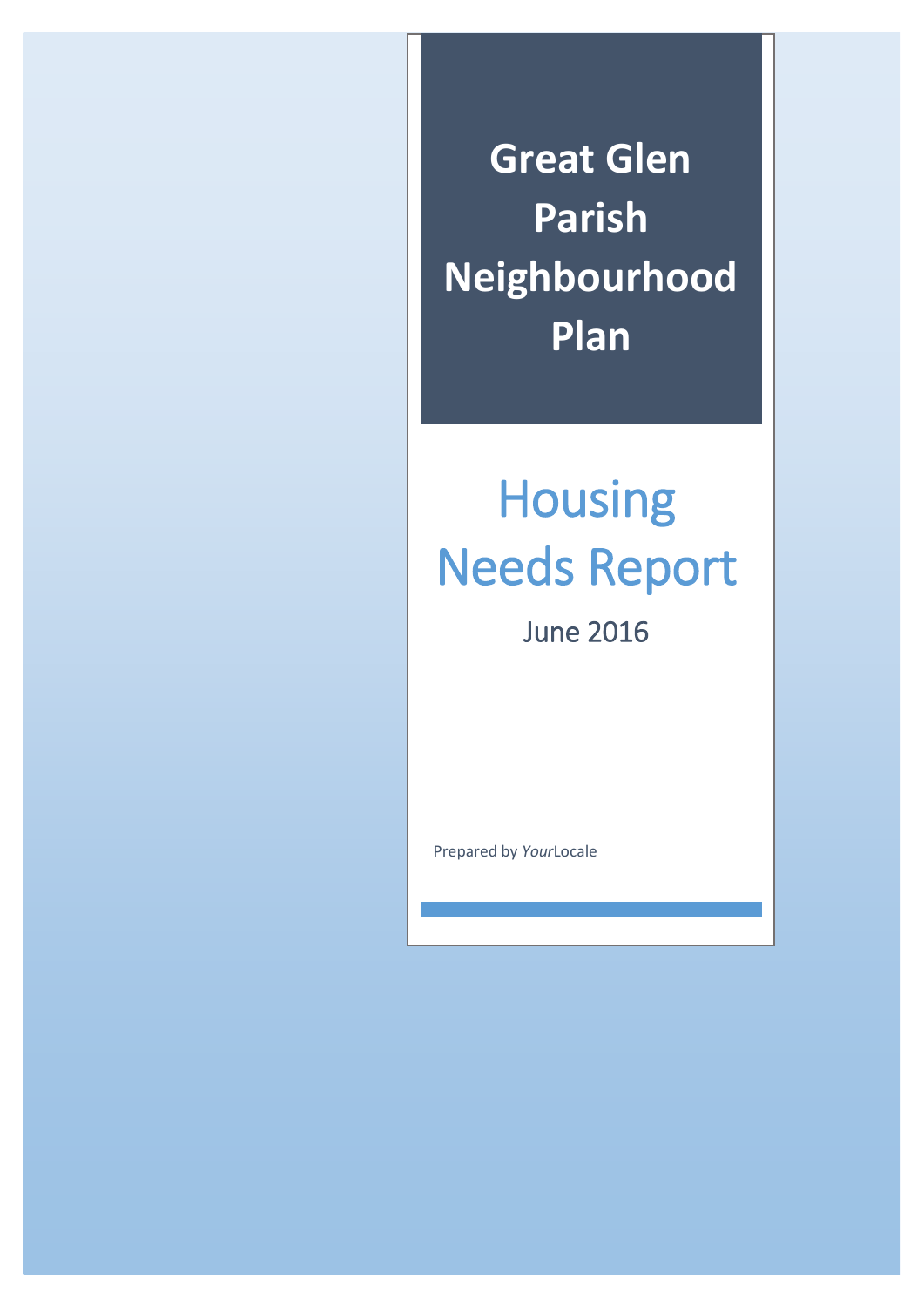# **GREAT GLEN PARISH NEIGHBOURHOOD PLAN HOUSING NEEDS**

# **Introduction**

This report provides an analysis of housing issues in the Great Glen Parish area to support its Neighbourhood Plan policies. The report draws on the latest available data from the Census, Land Registry and Office for National Statistics, small area model-based income estimates and local consultation exercises. The results outlined in this Housing Needs Survey Report and any future Housing Needs Survey will influence the policies of the Great Glen Parish Neighbourhood Plan.

## **Population Age Profile**

According to the 2011 Census, the Great Glen Parish had an estimated population of 3,662 residents living in 1,523 households dispersed across 927 hectares. There were 36 household spaces with no usual residents representing a 2% vacancy rate. Since 2001 the number of residents has increased by around  $440 (+13.7%)$  and the number of households by 169 (+12.5%). The 2011 Census shows there were 1,559 dwellings situated in the parish which was an increase of 179 (+13%) since 2001.

Around 19% of residents are aged under 16 which is in line with the district, regional and national averages. Around 60% of residents are aged between 16 and 64 which is below the district (62.6%), regional (64.5%) and national (64.8%) rates. Older people (aged 65+) represent over two fifths (21.2%) of total residents which is above the district (18.3%), regional (17%) and national (16%) rates. The median age of people living in the Parish is 45 which is older than the district (43), regional (40) and national (39) rates.

|                     | <b>Great Glen</b> |               | Harborough    | <b>East</b><br><b>Midlands</b> | <b>England</b> |
|---------------------|-------------------|---------------|---------------|--------------------------------|----------------|
|                     | <b>No</b>         | $\frac{9}{0}$ | $\frac{0}{0}$ | $\frac{1}{2}$                  | $\frac{0}{0}$  |
| Aged 0-4            | 190               | 5.2           | 5.5           | 6.0                            | 6.3            |
| Aged 5-15           | 499               | 13.6          | 13.7          | 12.5                           | 12.6           |
| Aged 16-64          | 2,196             | 60.0          | 62.6          | 64.5                           | 64.8           |
| Aged $65+$          | 777               | 21.2          | 18.3          | 17.1                           | 16.3           |
| All Usual Residents | 3,662             | 100.0         | 100.0         | 100.0                          | 100.0          |
| Median age          |                   | 45            | 43            | 40                             | 39             |

*Table 1: Usual Residents by Age Band, 2011*

*Source: Census 2011, KS102*

With the exception of the 10 to 19 age band there is a low propensity of young people residing in the parish, particularly amongst the 20 to 29 year age band. The parish has an ageing population and more detailed breakdown reveals the Great Glen Parish has a predominantly higher than

$$
\mathsf{Page}\hspace{.01in}\mathbf{1}
$$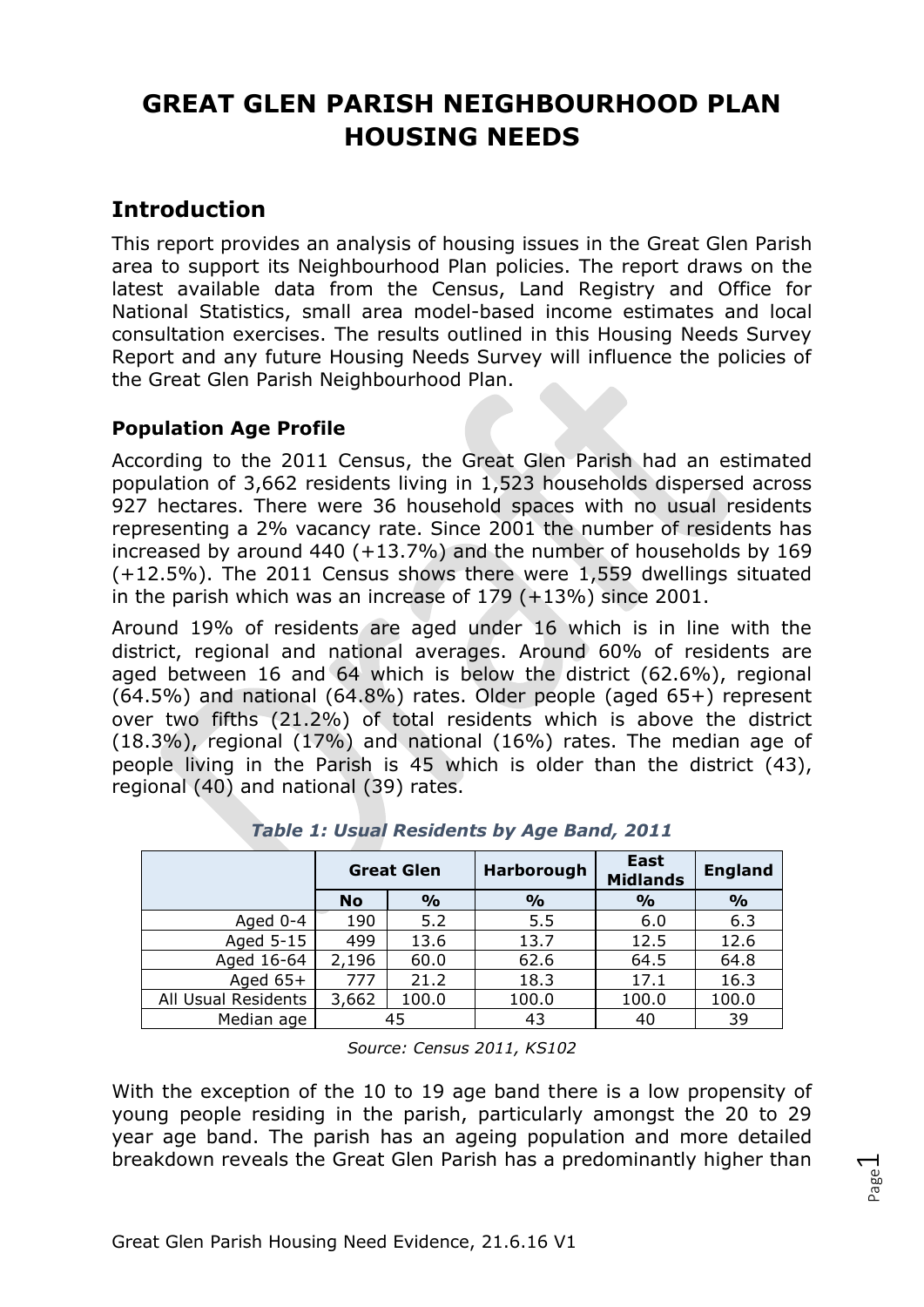average share of residents aged between over 50 when compared to the district, regional and national average.



*Figure 1 Population by 10 year age bands, 2011*

*Source: Census 2011, QS103*

The Census provides further evidence of an ageing population as between 2001 and 2011, the number of residents aged 65 and over grew by 25% (+155). At 2011, over 65's represented over 21% of the population which is up from 19% in 2001. Research shows the number of older people will grow significantly in the future and relative growth will be highest in older cohorts. Latest available population projections<sup>1</sup> suggest that Harborough's 65 plus age group is forecast to grow by around 76% between 2012 and 2032.

## **Economic Activity**

The table below illustrates the working status of usual residents aged 16 to 74. In Great Glen Parish this accounts for 71% of the population. At 72% Great Glen Parish's economic activity rate was lower than the district (74%) but above the regional (69%) and national (70%) rates. Around 18% of 16 to 74 year olds are retired which is in above the district (16%), region (14%) and England (14%) rates reflecting the parish's older age profile. At 14% the parish self-employment rate is higher than the district (13%), regional (9%) and national (10%) rates. At the time of the 2011 Census, the unemployment rate was low.

**<sup>.</sup>** <sup>1</sup> [Subnational Population Projections for Local Authorities in England:](http://www.ons.gov.uk/peoplepopulationandcommunity/populationandmigration/populationprojections/datasets/localauthoritiesinenglandtable2) 2012 based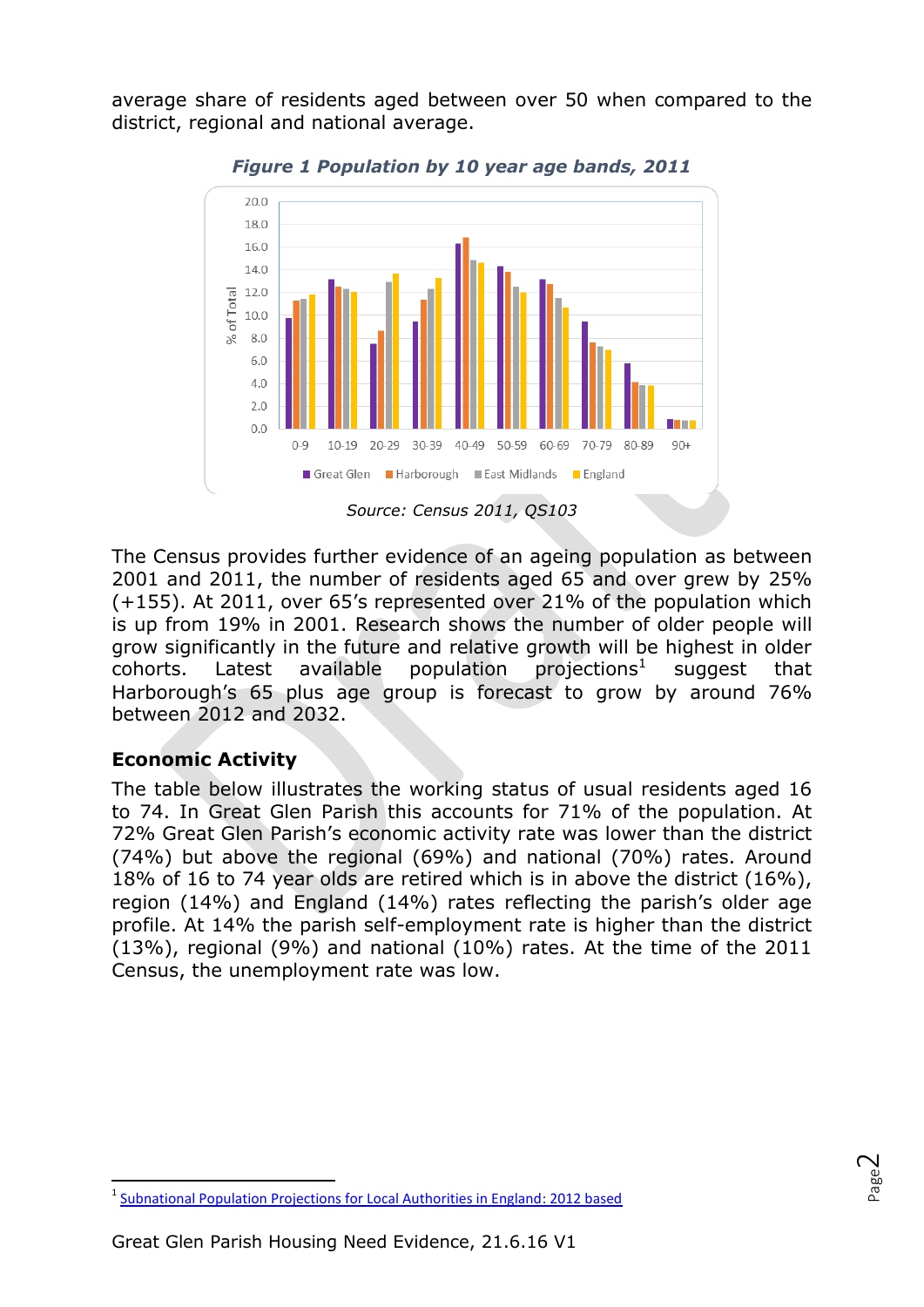|                                       | <b>Great Glen</b> |               | Harborough    | <b>East</b><br><b>Midlands</b> | <b>England</b> |
|---------------------------------------|-------------------|---------------|---------------|--------------------------------|----------------|
|                                       | <b>No</b>         | $\frac{9}{0}$ | $\frac{0}{0}$ | $\frac{0}{0}$                  | $\frac{9}{0}$  |
| All Usual Residents Aged 16 to 74     | 2,602             | 100.0         |               |                                |                |
| <b>Economically Active Total</b>      | 1,868             | 71.8          | 74.0          | 69,3                           | 69.9           |
| Employee, Full-time                   | 974               | 37.4          | 40.9          | 38.8                           | 38.6           |
| Employee, Part-time                   | 397               | 15.3          | 15.2          | 14.4                           | 13.7           |
| Self Employed                         | 374               | 14.4          | 12.9          | 8.7                            | 9.8            |
| Unemployed                            | 53                | 2.0           | 2.5           | 4.2                            | 4.4            |
| Full-time Student economically active | 70                | 2.7           | 2.5           | 3.3                            | 3.4            |
| <b>Economically inactive Total</b>    | 734               | 28.2          | 26.0          | 30.7                           | 30.1           |
| Retired                               | 463               | 17.8          | 15.5          | 15.0                           | 13.7           |
| Student including Full-Time Students  | 126               | 4.8           | 3.9           | 5.8                            | 5.8            |
| Looking After Home or Family          | 88                | 3.4           | 3.0           | 4.0                            | 4.4            |
| Long-Term Sick or Disabled            | 25                | 1.0           | 2.0           | 4.1                            | 4.0            |
| Other                                 | 32                | 1.2           | 1.7           | 1.9                            | 2.2            |

*Table 2: Economic Activity and Inactivity, 2011*

*Source: Census 2011, QS601E*

#### **Household Size**

At the time of the 2011 Census, the average household size in the Great Glen Parish was 2.4 people which is in line with the district and national averages but slightly above the 2.3 regional rate. However, the average number of rooms per household at 6.6 is higher than the district (6.3), regional (5.6) and national (5.4) rates.

People living in the Great Glen Parish are also more likely to live in homes with a higher than usual number of bedrooms with the average number of bedrooms per household standing at 3.3 which is higher than the district  $(3.1)$ , the region  $(2.8)$  and national  $(2.7)$  rates.

## **Housing Characteristics**

#### *Tenure*

Home ownership levels are relatively high with over four fifths (82%) of households owning their homes outright or with a mortgage or loan. This is higher than the district (78%), regional (67%) and national (63%) rates. Social rented properties account for just 7% of tenure which is lower than the district (8%), region (16%) and England (18%) rates. Around 9% of households live in privately rented homes which is lower than the district (11%), regional (15%) and England (17%) rates.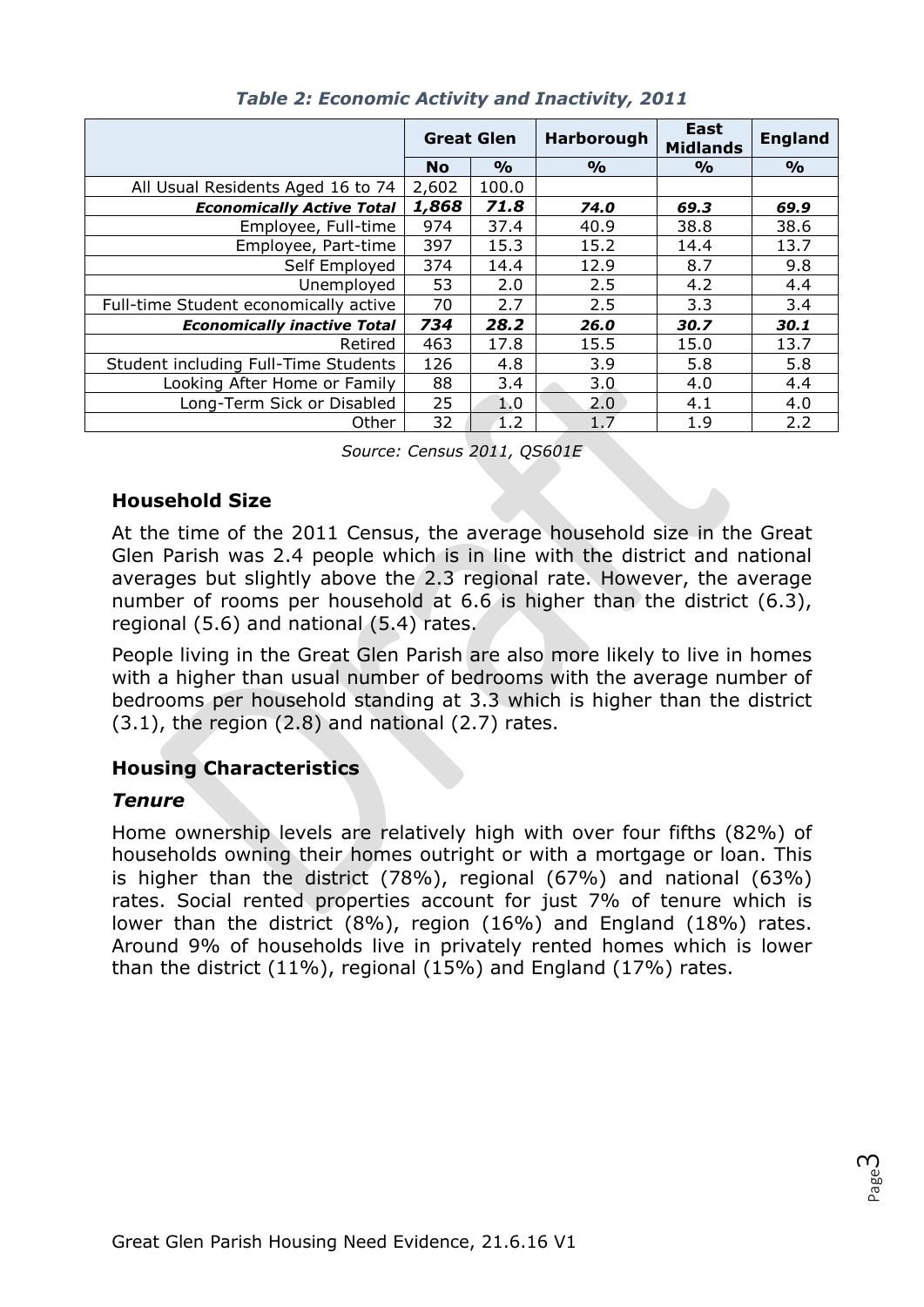|                                                         | <b>Great Glen</b> |               | Harborough    | East<br><b>Midlands</b> | <b>England</b> |
|---------------------------------------------------------|-------------------|---------------|---------------|-------------------------|----------------|
|                                                         | <b>No</b>         | $\frac{6}{6}$ | $\frac{6}{6}$ | $\frac{0}{0}$           | $\frac{6}{6}$  |
| All occupied Households                                 | 1,523             | 100.0         | 100.0         | 100.0                   | 100.0          |
| Owned; Owned Outright                                   | 671               | 44.1          | 38.4          | 32.8                    | 30.6           |
| Owned; Owned with a Mortgage or Loan                    | 584               | 38.3          | 39.7          | 34.5                    | 32.8           |
| Shared Ownership (Part Owned & Part<br>Rented)          | 10                | 0.7           | 1.2           | 0.7                     | 0.8            |
| Social Rented; Rented from Council<br>(Local Authority) | 13                | 0.9           | 1.4           | 10.1                    | 9.4            |
| Social Rented; Other                                    | 90                | 5.9           | 7.0           | 5.7                     | 8.3            |
| Private Rented; Private Landlord or<br>Letting Agency   | 125               | 8.2           | 10.1          | 13.6                    | 15.4           |
| Private Rented; Other                                   | 16                | 1.1           | 1.1           | 1.3                     | 1.4            |
| Living Rent Free                                        | 14                | 0.9           | 1.1           | 1.3                     | 1.3            |

*Table 3: Tenure, 2011*

*Source: Census 2011, KS402EW*

#### **Accommodation Type**

Data from the 2011 Census shows that the majority (62%) of residential dwellings are detached which is significantly higher than the district (48%), regional (32%) and national (22%) share. Semi-detached housing accounts for a quarter (25%) of residential housing stock compared with 29% for the district, 35% for the region and 30% for England as a whole. Detached and semi-detached dwellings account for 87% of the total housing stock in the Great Glen Parish whereas terraced housing and flats provide 13% of accommodation spaces.

|                                                          | <b>Great Glen</b> |               | Harborough    | <b>East</b><br><b>Midlands</b> | <b>England</b> |
|----------------------------------------------------------|-------------------|---------------|---------------|--------------------------------|----------------|
|                                                          | <b>No</b>         | $\frac{9}{0}$ | $\frac{0}{0}$ | $\frac{0}{0}$                  | $\frac{1}{2}$  |
| All household spaces<br>(occupied + vacant)              | 199               | 100.0         | 100.0         | 100.0                          | 100.0          |
| Detached                                                 | 124               | 62.3          | 47.6          | 32.2                           | 22.3           |
| Semi-Detached                                            | 49                | 24.6          | 28.6          | 35.1                           | 30.7           |
| Terraced                                                 | 21                | 10.6          | 15.2          | 20.6                           | 24.5           |
| Flat, Maisonette or Apartment                            | 5                 | 2.5           | 8.1           | 11.7                           | 22.1           |
| Caravan or Other Mobile or<br><b>Temporary Structure</b> |                   | 0.0           | 0.4           | 0.4                            | 0.4            |

*Table 4: Accommodation Type, 2011*

*Source: Census 2011, KS405EW*

#### **Number of Bedrooms and Occupancy Rates**

People living in the parish are more likely to be living in dwellings with 4 or more bedrooms. Results from the 2011 Census show that over 40% of households live in housing with more than 4 bedrooms which is above the district (34%), regional (20%) and England (19%) averages. There is also an under representation of housing for single people with around 4% of dwellings having one bedroom against 6% for the district, 8% for the region and 12% for England as a whole.

Page  $\overline{\mathcal{A}}$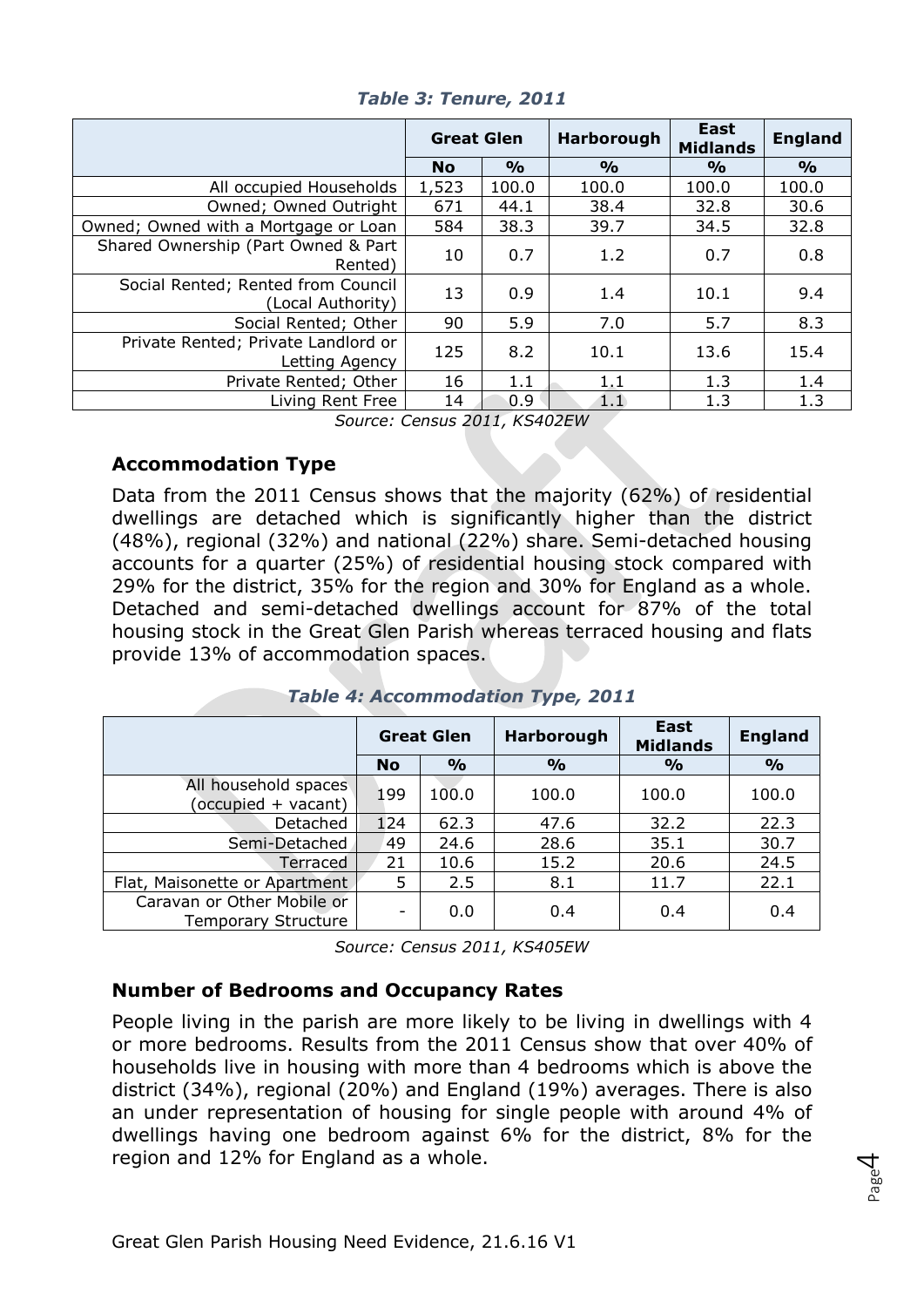| <b>Bedrooms</b>    | <b>Great Glen</b><br><b>Parish</b> |       | <b>Harborough</b> | East<br><b>Midlands</b> | <b>England</b> |
|--------------------|------------------------------------|-------|-------------------|-------------------------|----------------|
| All households     | 1,523                              | 100.0 | 100.0             | 100.0                   | 100.0          |
| 1 bedroom          | 67                                 | 4.4   | 6.0               | 8.3                     | 12.0           |
| 2 bedrooms         | 312                                | 20.5  | 22.5              | 26.5                    | 27.9           |
| 3 bedrooms         | 531                                | 34.9  | 37.3              | 45.4                    | 41.2           |
| 4 or more bedrooms | 613                                | 40.2  | 34.2              | 19.8                    | 19.0           |

*Table 5 Household size by number of bedrooms, 2011*

*Source: Census 2011, LC4405EW*

There is evidence of widespread under occupancy in the parish (having more bedrooms than the notional number recommended by the bedroom standard). Analysis of the 2011 Census shows that more than more than half (55%) of all households in the Great Glen Parish have two or more spare bedrooms and around a third (32%) have one spare bedroom. Under occupancy is somewhat higher than district, regional and national rates.

*Figure 2: Bedroom Occupancy Rates, All Households, 2011*



*Source: Census 2011, QS412EW*

Under occupancy is particularly evident in larger properties with over 43% of households with 4 or more bedrooms occupied by just one or two people.

| Table 6 Household with 4 or more bedrooms by household size, 2011 |  |  |  |  |
|-------------------------------------------------------------------|--|--|--|--|
|                                                                   |  |  |  |  |

|                               | <b>Great Glen</b> |       | Harborough | East<br><b>Midlands</b> | <b>England</b> |
|-------------------------------|-------------------|-------|------------|-------------------------|----------------|
| HHs with 4 or more bedrooms   | 613               | 100.0 | 100.0      | 100.0                   | 100.0          |
| 1 person in household         | 59                | 9.6   | 9.2        | 10.4                    | 10.6           |
| 2 people in household         | 205               | 33.4  | 35.2       | 32.3                    | 30.3           |
| 3 people in household         | 117               | 19.1  | 18.0       | 18.8                    | 18.3           |
| 4 or more people in household | 232               | 37.8  | 37.6       | 38.5                    | 40.8           |

*Source: Census 2011, LC4405EW*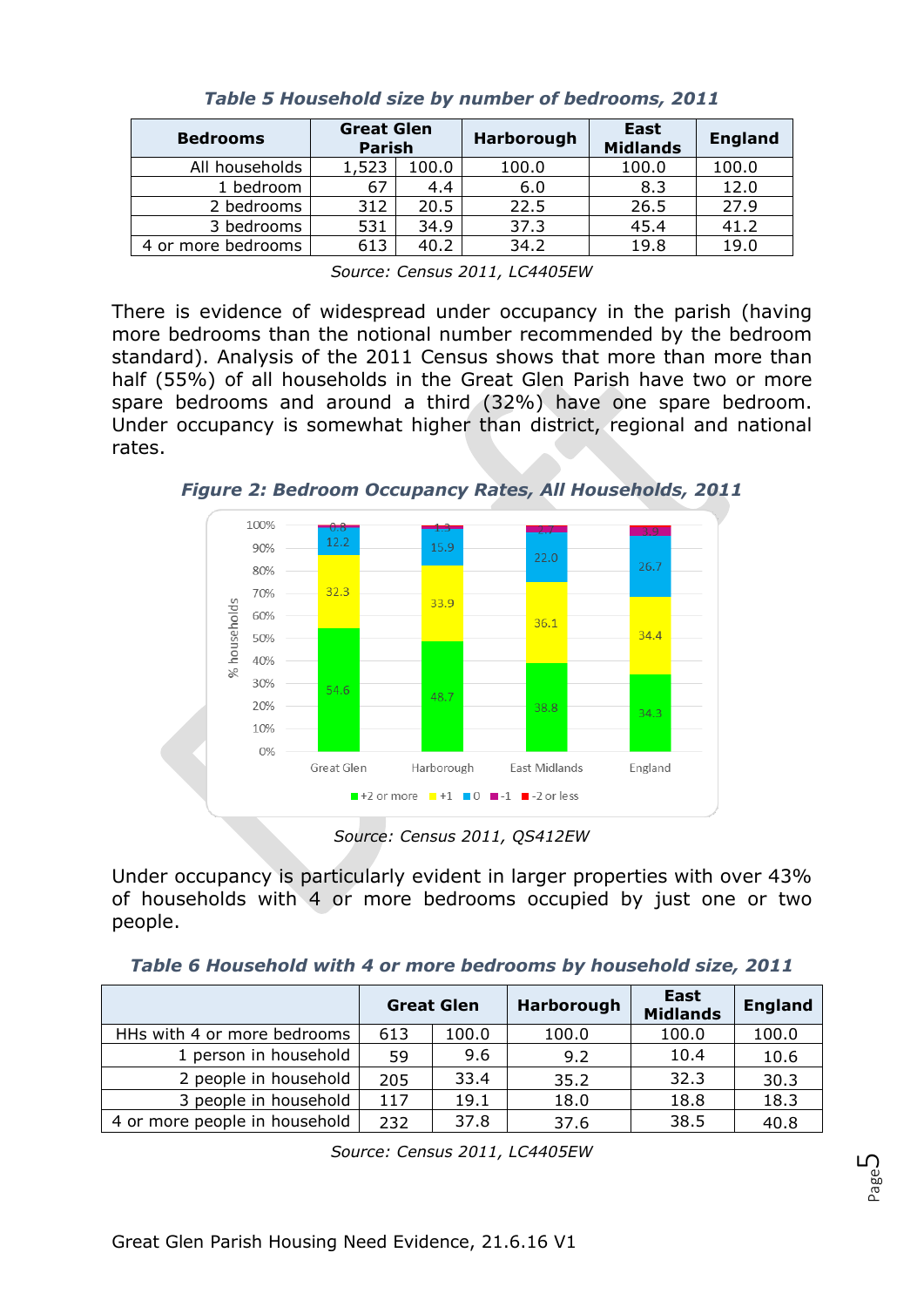The Census data suggests that older person households are more likely to under-occupy their dwellings. Data from the Census allows us to investigate this using the bedroom standard. In total, some 65% of pensioner households have an occupancy rating of +2 or more (meaning there are at least two more bedrooms that are technically required by the household) and is somewhat higher than the 51% non-pensioner household rate.





*Source: Census 2011, LC4105EW*

Overcrowding is not a significant issue in the parish, however, research shows that households with dependent children are more likely to be overcrowded. The Census implies there is some evidence of a very small number (14) of families living in overcrowded households in the Great Glen Parish including some lone parent households.



*Figure 4: Bedroom Occupancy rating of Family Households Great Glen Parish, 2011*

*Source: Census 2011, LC4105EW*

Page ص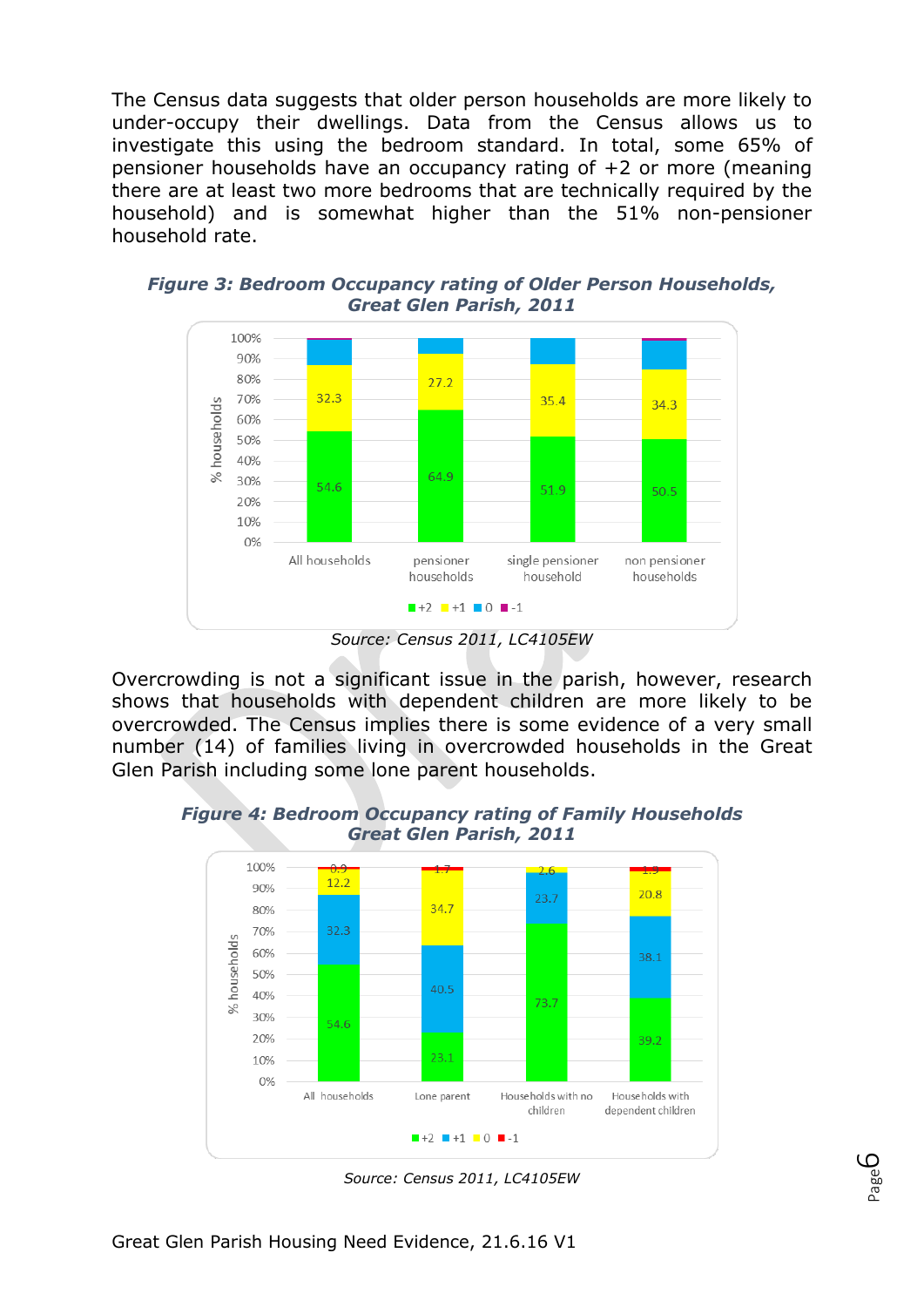# **Housing Market**

#### **Residential Sales**

Land Registry price paid data shows that some 1,583 residential property sales were recorded by the Land Registry in the Great Glen Parish between 1995 and 2015. Detached housing represented 57% of sales during this time, 25% were semi-detached, 15% terraced properties and 3% flats or apartments. It should be noted not all sales are captured by the Land Registry, for example properties that were not full market value, right to buy and compulsory purchase orders.





*Data produced by Land Registry © Crown copyright 2016 (data available at 3.5.16)*

There is evidence of new build housing in the local area with 327 new build residential sales recorded between 1995 and 2015, representing 21% of total sales recorded by the Land Registry in the area. With the exception of the downturn years of 2008 to 2010, there has been a steady flow of new build housing entering the housing market, especially over the last two years. This figure may rise as there can be a time lag of new registrations entering Land Registry records. It should be noted that not all new builds will be captured in the Land Registry price paid data, eg some conversions and social housing units will be excluded. Figure 7 below shows the volume of sales by build type together with the overall annual average house price.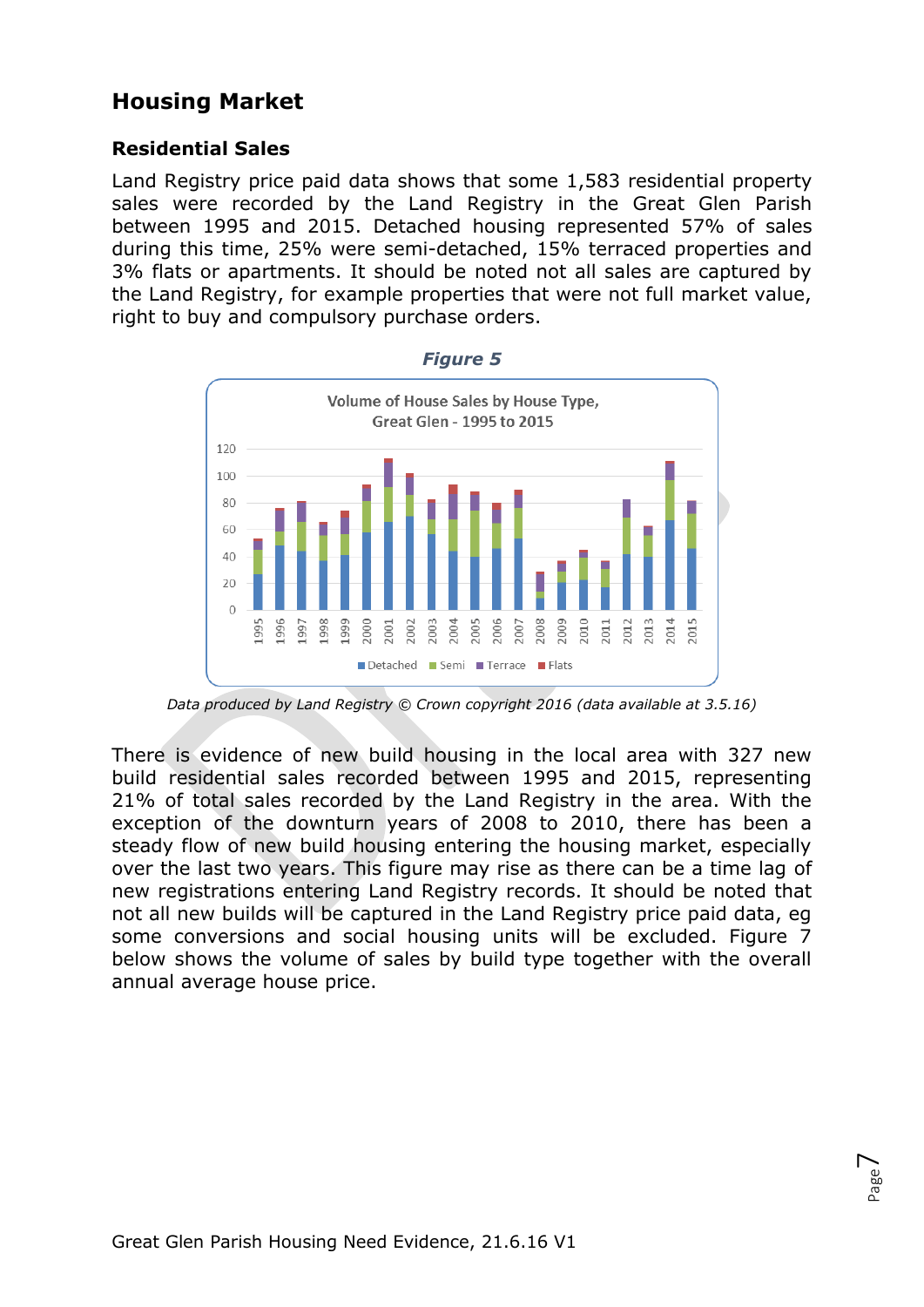

#### *Figure 6: Volume of Residential Sales, Great Glen, 1995 to 2015*

*Data produced by Land Registry © Crown copyright 2016 (data available at 3.5.16)*

The publication of middle layer super output area (MSOA) level income estimates for  $2011/12^2$  presents an opportunity for detailed housing affordability analysis. In England and Wales in 2014, the average MSOA had an average house price equal to 380 times net weekly household income. The MSOA (E02005369) which covers the Great Glen Parish was 422 times the net weekly household income which is the  $3<sup>rd</sup>$  highest rate in the district suggesting it would be difficult for those on lower income such as first time buyers to enter the current housing stock.

In the East Midlands, the lowest house price to income ratio was in Bolsover 003 MSOA where the average house price for all dwelling types was equal to 151 times the average net weekly income and the highest was the Derbyshire Dales 002 MSOA with 574 times.



**<sup>.</sup>** <sup>2</sup>[Small Area Model-Based Income Estimates: 2011/12, Office for National Statistics](http://www.ons.gov.uk/employmentandlabourmarket/peopleinwork/earningsandworkinghours/bulletins/smallareamodelbasedincomeestimates/2015-10-20)